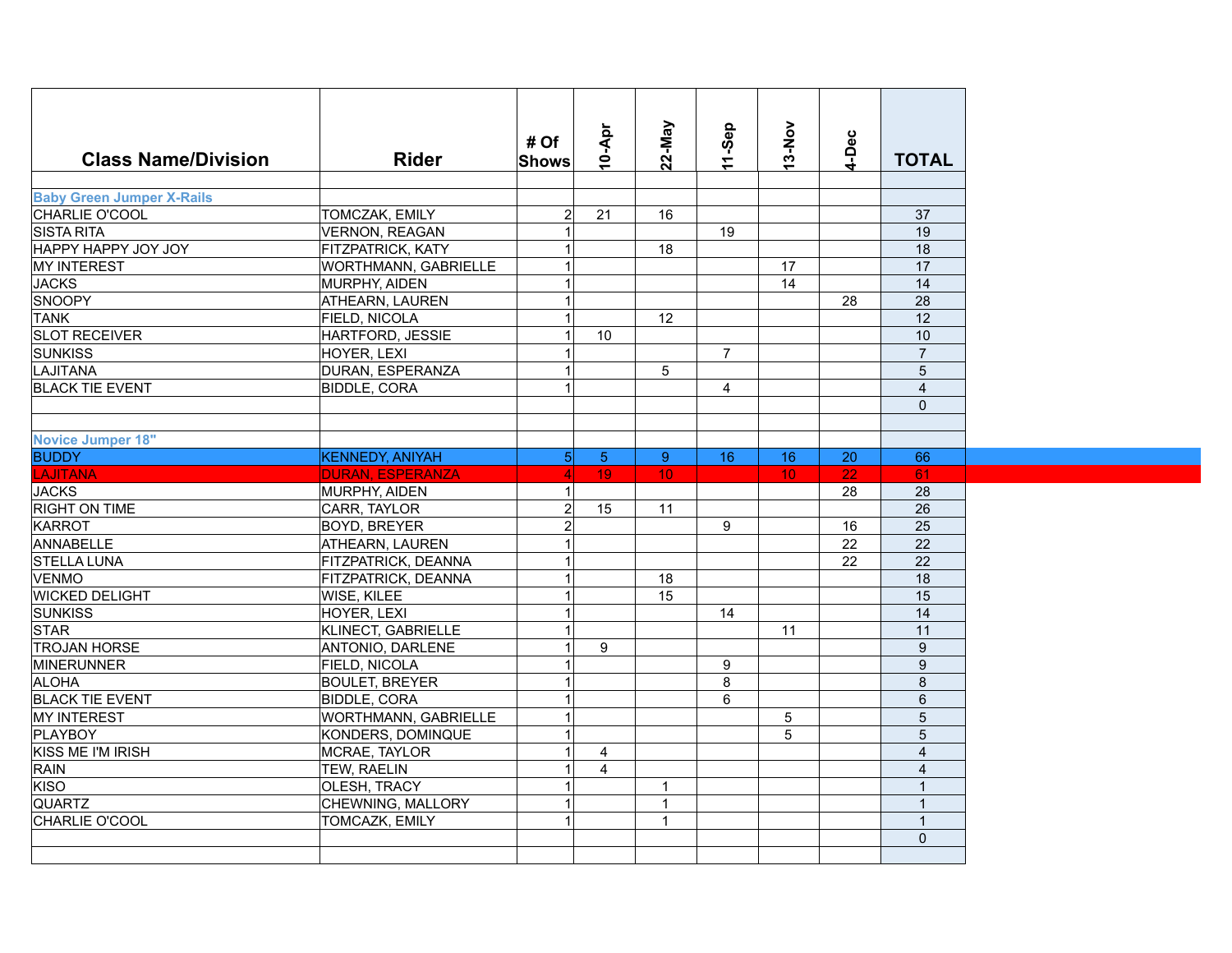|                         | # Of                                                                                                                                                                                                       | -Apr           |                                   |                |                                                 |                    | <b>TOTAL</b>      |
|-------------------------|------------------------------------------------------------------------------------------------------------------------------------------------------------------------------------------------------------|----------------|-----------------------------------|----------------|-------------------------------------------------|--------------------|-------------------|
|                         |                                                                                                                                                                                                            |                |                                   |                |                                                 |                    |                   |
|                         |                                                                                                                                                                                                            |                | $\overline{7}$                    |                |                                                 |                    | 56                |
|                         |                                                                                                                                                                                                            |                |                                   |                |                                                 |                    | 24                |
|                         |                                                                                                                                                                                                            |                | 7 <sup>1</sup>                    |                |                                                 |                    | 23                |
|                         |                                                                                                                                                                                                            |                |                                   |                |                                                 |                    | 20                |
|                         |                                                                                                                                                                                                            |                | 1                                 | 9              | 5                                               |                    | 15                |
|                         |                                                                                                                                                                                                            |                |                                   |                |                                                 |                    | 14                |
|                         |                                                                                                                                                                                                            | 5              |                                   | $\overline{7}$ |                                                 |                    | 12                |
|                         |                                                                                                                                                                                                            | $\overline{4}$ |                                   | $\overline{7}$ |                                                 |                    | 11                |
| <b>VERNON, REAGAN</b>   |                                                                                                                                                                                                            |                |                                   |                | 3                                               | 8                  | 11                |
| <b>BOYD, BREYER</b>     |                                                                                                                                                                                                            |                |                                   | $\overline{4}$ |                                                 | 6                  | 10                |
| <b>STEWART, ELLA</b>    |                                                                                                                                                                                                            |                |                                   |                |                                                 | 10                 | 10                |
| <b>PRIESTER, PAYTON</b> |                                                                                                                                                                                                            | 9              |                                   |                |                                                 |                    | 9                 |
| <b>WILCHER, PATRICK</b> |                                                                                                                                                                                                            |                | 8                                 |                |                                                 |                    | 8                 |
| TRUMAN, AVA             |                                                                                                                                                                                                            |                |                                   |                |                                                 | 6                  | 6                 |
| <b>WALSH, KELLY</b>     |                                                                                                                                                                                                            |                |                                   |                | 5                                               |                    | 5                 |
| <b>WILCHER, PATRICK</b> |                                                                                                                                                                                                            |                | 5                                 |                |                                                 |                    | 5                 |
| COOKE, MEG              |                                                                                                                                                                                                            |                | 4                                 |                |                                                 |                    | $\overline{4}$    |
| DURAN, ESPERANZA        |                                                                                                                                                                                                            |                |                                   |                | 4                                               |                    | $\overline{4}$    |
| <b>CLARK, KACIE</b>     |                                                                                                                                                                                                            |                |                                   |                |                                                 | 4                  | $\overline{4}$    |
| MURPHY, AIDEN           |                                                                                                                                                                                                            |                |                                   |                |                                                 | 4                  | $\overline{4}$    |
| LAMBERT, AJ             |                                                                                                                                                                                                            | 2              |                                   |                |                                                 |                    | $\overline{2}$    |
| ATHEARN, LAUREN         |                                                                                                                                                                                                            |                |                                   |                |                                                 | $\overline{2}$     | 2                 |
|                         |                                                                                                                                                                                                            |                |                                   |                |                                                 |                    | $\mathbf 0$       |
|                         |                                                                                                                                                                                                            |                |                                   |                |                                                 |                    |                   |
|                         |                                                                                                                                                                                                            |                |                                   |                |                                                 |                    |                   |
|                         | <b>Rider</b><br><b>VARELA, ROSE</b><br><b>KEMERSON, ALANA</b><br><b>KENNEDY, ANIYAH</b><br>MATTHEWS, ADDISON<br><b>GUTHRIE, HARRISON</b><br><b>FISHER, TORI</b><br><b>GUTHRIE, DAMIAN</b><br>MCRAE, TAYLOR | <b>Shows</b>   | $\dot{P}$<br>3 <sup>5</sup><br>14 | 22-May<br>11   | 11-Sep<br>$\overline{7}$<br>6<br>3 <sup>1</sup> | 13-Nov<br>14<br>10 | 4-Dec<br>28<br>20 |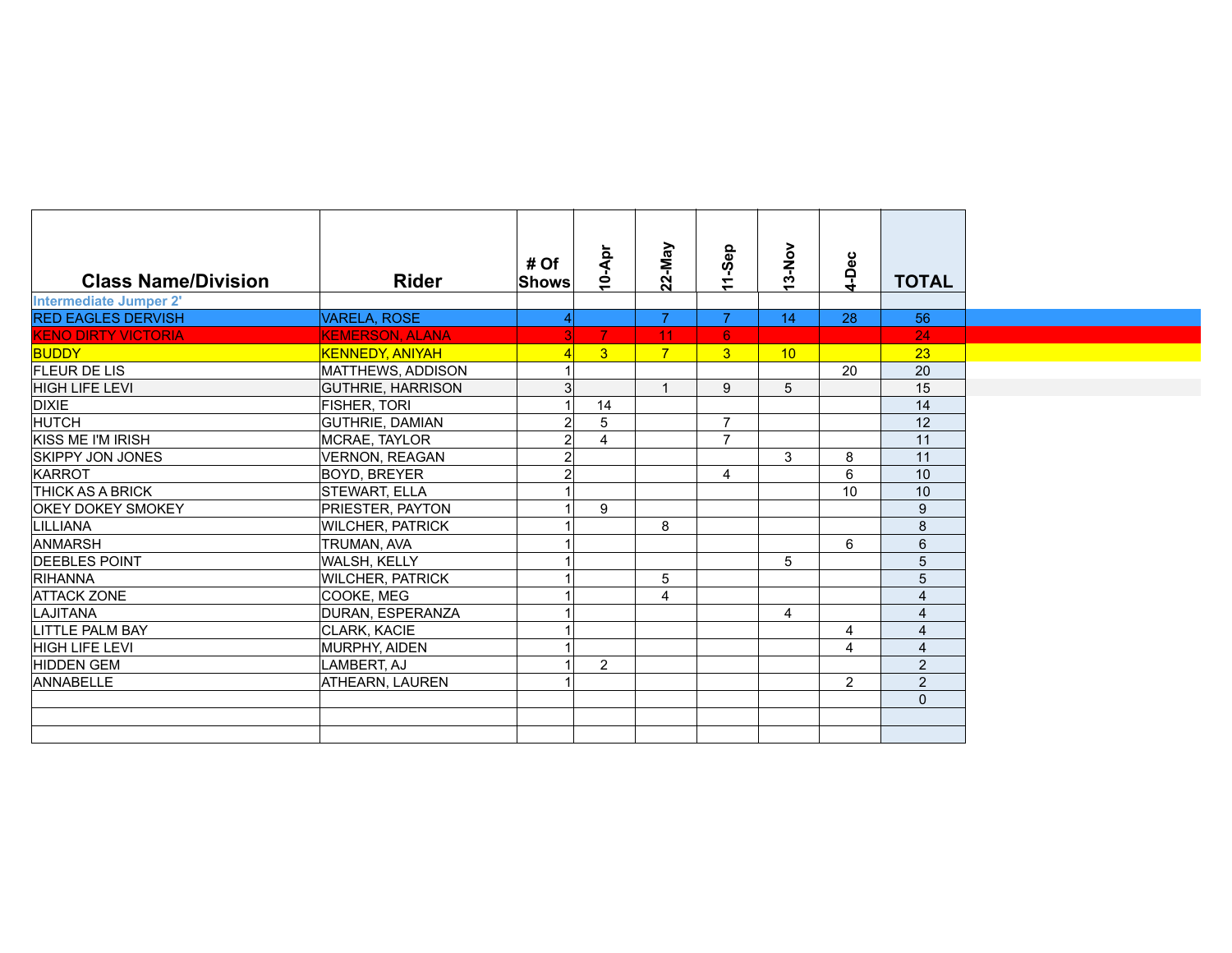| <b>Class Name/Division</b>      | <b>Rider</b>                    | # Of<br><b>Shows</b> | 10-Apr           | 22-May          | 11-Sep         | $3-Nov$         | 4-Dec          | <b>TOTAL</b>     |
|---------------------------------|---------------------------------|----------------------|------------------|-----------------|----------------|-----------------|----------------|------------------|
| <b>Training Jumper 2'3"</b>     |                                 |                      |                  |                 |                |                 |                |                  |
| <b>KNICK KNACK PIXIE STICKS</b> | <b>DURAN, ESPERANZA</b>         | 5 <sup>1</sup>       | 14               | $\overline{4}$  | 10             | 9 <sup>°</sup>  | 20             | 57               |
| DALE:                           | <b>SPINOSA, EMMA</b>            | $\vert 5 \vert$      | 7 <sup>2</sup>   | 12 <sub>1</sub> | 8              | $\blacklozenge$ | 14             | 48               |
| <b>KENO DIRTY VICTORIA</b>      | <b>KEMERSON, ALANA</b>          | 4 <sup>1</sup>       | 5 <sup>5</sup>   | 7 <sup>7</sup>  | 9              |                 | 10             | 31               |
| <b>RED EAGLES DERVISH</b>       | VARELA, ROSE                    | $\overline{4}$       | 5                | $\mathbf{3}$    | $\overline{4}$ | 9               |                | 21               |
| <b>HUTCH</b>                    | <b>GUTHRIE, DAMIAN</b>          | $\mathbf{1}$         |                  |                 |                |                 | 18             | 18               |
| SAM                             | ZAREMBOWICZ, THURSTEN           | $\mathbf{1}$         |                  |                 |                |                 | 14             | 14               |
| HUB CITY                        | NOWAK, LANIE                    | $\mathbf{1}$         |                  |                 |                | 10              |                | 10               |
| MY INTEREST                     | <b>WORTHMANN, GABRIELLE</b>     | 1                    |                  |                 |                |                 | 10             | 10               |
| HIGH LIFE LEVI                  | <b>GUTHRIE, HARRISON</b>        | $\overline{2}$       | 5                | $\overline{4}$  |                |                 |                | $\boldsymbol{9}$ |
| KISS ME I'M IRISH               | MCRAE, TAYLOR                   | $\mathbf{1}$         |                  |                 | 6              |                 |                | 6                |
| <b>DIXIE</b>                    | <b>FISHER, TORI</b>             | $\mathbf{1}$         | 5                |                 |                |                 |                | $5\phantom{.0}$  |
| <b>BIJOUR DU CORNET</b>         | HILL, AMANDA                    | $\mathbf{1}$         |                  | 5               |                |                 |                | $5\phantom{.0}$  |
| <b>FRENCHIE</b>                 | RESER, SEANNA                   | $\mathbf{1}$         |                  |                 |                | 5               |                | $5\phantom{.0}$  |
| HIDDEN JEM                      | <b>JAZIKOF, EDEN</b>            | $\mathbf{1}$         |                  | $\overline{4}$  |                |                 |                | $\overline{4}$   |
| ANMARSH                         | TRUMAN, AVA                     | $\mathbf{1}$         |                  |                 | $\overline{4}$ |                 |                | $\overline{4}$   |
| CONCORDE                        | <b>WILCHER, PATRICK</b>         | $\mathbf{1}$         |                  | $\overline{4}$  |                |                 |                | $\overline{4}$   |
| LOUIE                           | <b>TESTA, BETO</b>              | $\mathbf{1}$         | 3                |                 |                |                 |                | 3                |
| <b>WICKED DELIGHT</b>           | WISE, KYLEE                     | $\mathbf{1}$         |                  |                 | $\overline{2}$ |                 |                | $\overline{2}$   |
| <b>FUN FACT</b>                 | ANCHORS, KRISTEN                | $\mathbf{1}$         |                  |                 |                |                 | $\overline{2}$ | $\overline{2}$   |
| <b>BUDDY</b>                    | KENNEDY, ANIYAH                 | $\mathbf{1}$         |                  |                 | $\mathbf{1}$   |                 |                | $\overline{1}$   |
| <b>HUTCH</b>                    | MURPHY, LINDA                   | $\mathbf{1}$         |                  | $\mathbf{1}$    |                |                 |                | $\overline{1}$   |
|                                 |                                 |                      |                  |                 |                |                 |                | $\mathbf{0}$     |
|                                 |                                 |                      |                  |                 |                |                 |                |                  |
| Hopeful Jumper 2'6"             |                                 |                      |                  |                 |                |                 |                |                  |
| <b>DALE</b>                     | SPINOSA, EMMA                   | $\vert 4 \vert$      | 14               | 9 <sup>°</sup>  |                | 12              | 28             | 63               |
| <b>ETOILLE DE LEEN</b>          | <b>ALDRICH-NEOSMITH, ASHLEY</b> | $\mathbf{1}$         |                  |                 |                |                 | 10             | 10               |
| JUSTGONNASENDIT                 | <b>WARTON, SABRINA</b>          | $\mathbf{1}$         | $\boldsymbol{9}$ |                 |                |                 |                | 9                |
| <b>HUTCH</b>                    | <b>GUTHRIE, DAMIAN</b>          | $\mathbf{1}$         |                  |                 |                | 9               |                | 9                |
| <b>FROM THE ASHES</b>           | COHEE, BREANNA                  | $\mathbf{1}$         |                  | $\overline{7}$  |                |                 |                | $\overline{7}$   |
| <b>BOJOU DU CORNET</b>          | HILL, AMANDA                    | $\mathbf{1}$         |                  | $\overline{7}$  |                |                 |                | $\overline{7}$   |
| <b>CONCORDE</b>                 | <b>WILCHER, PATRICK</b>         | $\mathbf{1}$         |                  | $\overline{7}$  |                |                 |                | $\overline{7}$   |
| KNICK KNACK PIXIE STICKS        | DURAN, ESPERANZA                | $\mathbf{1}$         |                  |                 |                | $\overline{7}$  |                | $\overline{7}$   |
| MLM MILO                        | COOKE, MEG                      | $\mathbf{1}$         | $\sqrt{5}$       |                 |                |                 |                | 5                |
| LOUIE                           | <b>TESTA, BETO</b>              | $\mathbf{1}$         | 5                |                 |                |                 |                | 5                |
| <b>CHUMLEY</b>                  | <b>FERGUSON, TRACEY</b>         |                      |                  | 5               |                |                 |                | $5\phantom{.0}$  |
|                                 |                                 |                      |                  |                 |                |                 |                | $\Omega$         |
|                                 |                                 |                      |                  |                 |                |                 |                |                  |
| Pre Child/Adult Jumper 2'6"     |                                 |                      |                  |                 |                |                 |                |                  |
| <b>FUN FACT</b>                 | <b>ANCHORS, KRISTEN</b>         | $\overline{2}$       |                  |                 | 15             | 22              |                | 37               |
|                                 |                                 |                      |                  |                 |                |                 |                |                  |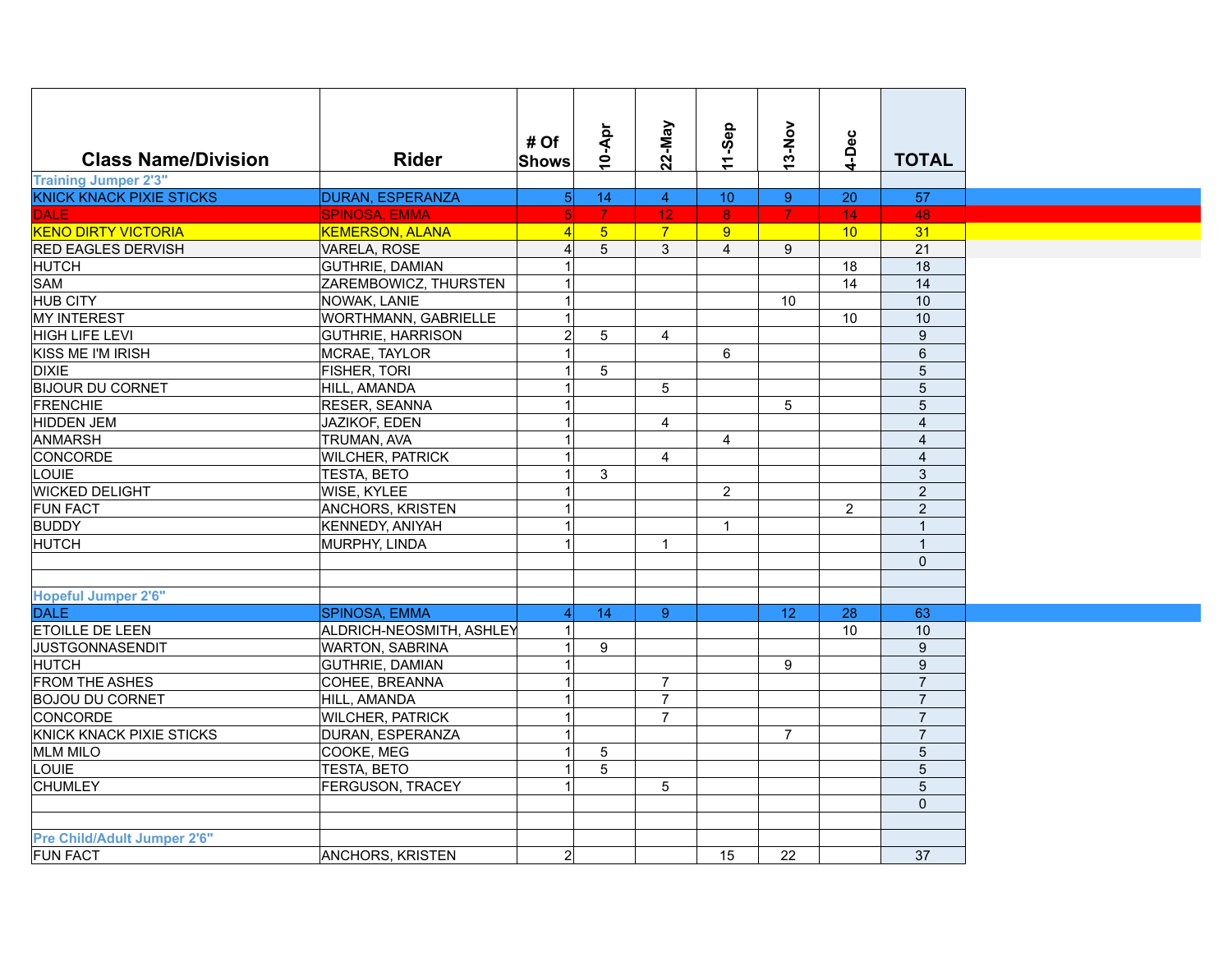| <b>Class Name/Division</b> | <b>Rider</b>             | # Of<br><b>Shows</b> | $\overline{\mathbf{o}}$<br>$\ddot{\bullet}$ | <b>VeW-</b><br>$\overline{2}$ | န္<br>ഗ | ە<br>2<br>က်<br>$\overline{\phantom{0}}$ | ပ<br>ω<br>≏ | <b>TOTAL</b> |
|----------------------------|--------------------------|----------------------|---------------------------------------------|-------------------------------|---------|------------------------------------------|-------------|--------------|
| <b>IEFFORTLESS</b>         | <b>MYERS, SHANNON</b>    |                      | 12                                          | 12                            |         |                                          |             | 24           |
| DARLA                      | <b>ST. PIERRE, TATUM</b> |                      |                                             |                               |         | 12                                       |             | 19           |
| <b>YOURDECISIONNOTMINE</b> | <b>TILLEY, COLLEEN</b>   |                      |                                             | 15                            |         |                                          |             | 15           |
| DALE                       | SPINOSA, EMMA            |                      |                                             |                               | 14      |                                          |             | 14           |
| <b>CASH</b>                | ZDRAVKO, GRACE           |                      |                                             | 7                             |         |                                          |             |              |
| <b>ANMARSH</b>             | TRUMAN, AVA              |                      |                                             |                               | 5       |                                          |             | 5            |
| <b>RAWSON</b>              | MACDONALD, KAM           |                      |                                             |                               | 5       |                                          |             | 5            |
| KNICK KNACK PIXIE STIX     | DURAN, ESPERANZA         |                      |                                             | 4                             |         |                                          |             |              |
|                            |                          |                      |                                             |                               |         |                                          |             | $\Omega$     |
|                            |                          |                      |                                             |                               |         |                                          |             |              |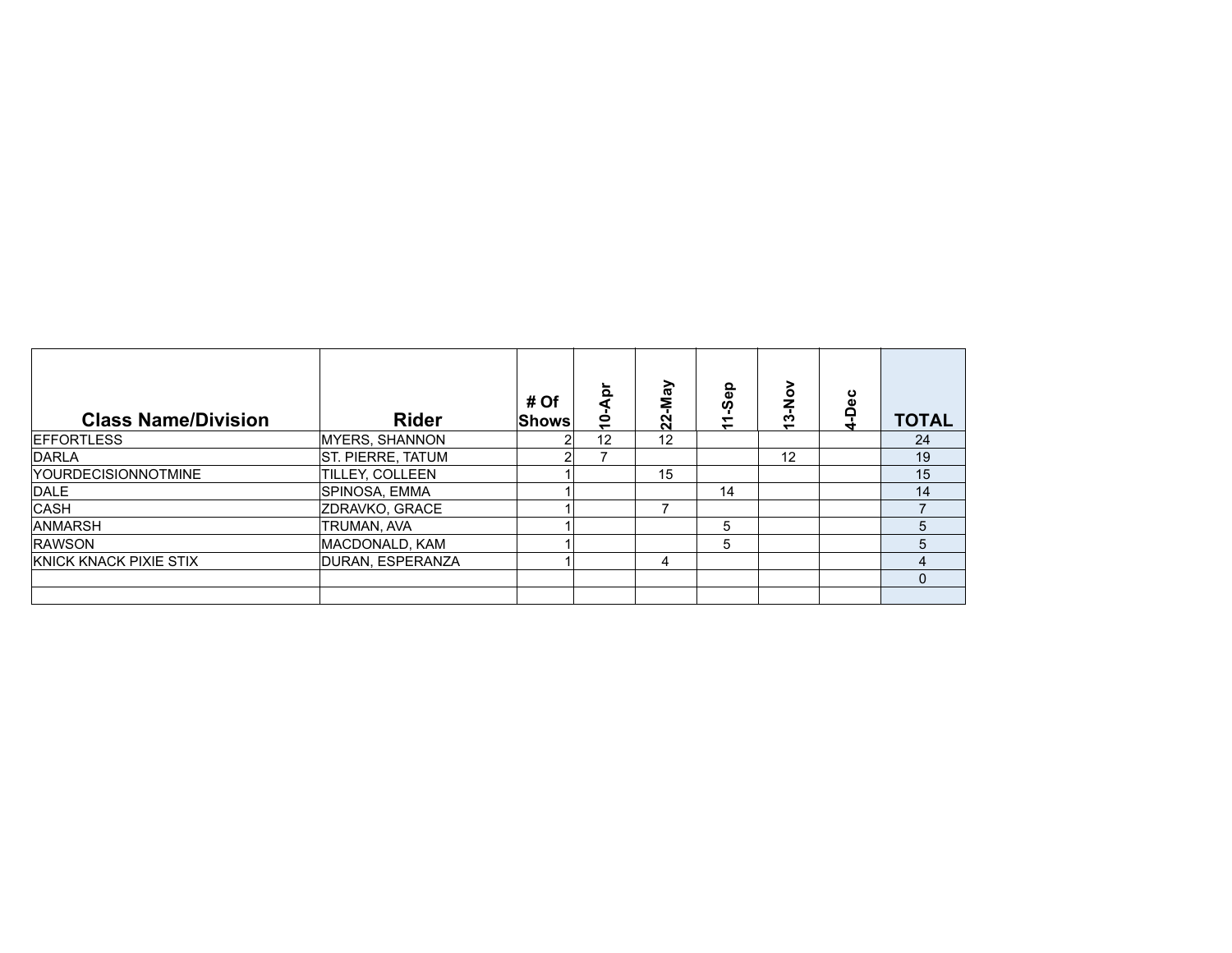| <b>Class Name/Division</b>           | <b>Rider</b>             | # Of<br><b>Shows</b> | $10 - Apr$     | 22-May                | 11-Sep         | 13-Nov         | 4-Dec           | <b>TOTAL</b>          |
|--------------------------------------|--------------------------|----------------------|----------------|-----------------------|----------------|----------------|-----------------|-----------------------|
| \$100 MSC JUMPER CLASSIC (4 to fill) |                          |                      |                |                       |                |                |                 |                       |
|                                      |                          | 1                    | 1st            |                       |                |                |                 |                       |
|                                      |                          | 1                    | 2nd            |                       |                |                |                 |                       |
|                                      |                          | 1                    | 3rd            |                       |                |                |                 |                       |
|                                      |                          | 1                    | 4th            |                       |                |                |                 |                       |
|                                      |                          |                      |                |                       |                |                |                 |                       |
|                                      |                          |                      |                |                       |                |                |                 |                       |
|                                      |                          |                      |                |                       |                |                |                 |                       |
| Pony/Beginner 2'6"-2'9"              |                          |                      |                |                       |                |                |                 | $\mathbf 0$           |
|                                      |                          |                      |                |                       |                |                |                 | $\overline{0}$        |
|                                      |                          |                      |                |                       |                |                |                 |                       |
| .85m Jumper 2'9"                     |                          |                      |                |                       |                |                |                 |                       |
| <b>DALE</b>                          | SPINOSA, EMMA            | 3                    |                | 14                    |                | 14             | 24              | 52                    |
| MAI TAI                              | WEYDA-SMITH, MADISON     | 1                    |                |                       |                |                | 14              | 14                    |
| <b>MLM MILO</b>                      | COOKE, MEG               | 1                    | 12             |                       |                |                |                 | $\overline{12}$       |
| <b>YOURDECISIONNOTMINE</b>           | TILLEY, COLLEEN          | 1                    |                | 10                    |                |                |                 | 10                    |
| <b>CRISTALLO</b>                     | <b>THOMPSON, GABI</b>    | $\vert$ 1            |                |                       |                | 10             |                 | 10                    |
| ASCARINA                             | <b>GUTHRIE, EMILIA</b>   | 1                    | $\overline{7}$ |                       |                |                |                 | $\overline{7}$        |
| <b>RAWSON</b>                        | MACDONALD, KAM           | $\vert$ 1            |                |                       | $\overline{7}$ |                |                 | $\overline{7}$        |
| <b>BOSA FLOW</b>                     | REYNOLDS, PAIGE          | 1                    | 5              |                       |                |                |                 | 5                     |
| <b>CHUMLEY</b>                       | FERGUSON, TRACEY         | $\mathbf{1}$         |                | $\overline{4}$        |                |                |                 | $\overline{4}$        |
|                                      |                          |                      |                |                       |                |                |                 | $\overline{0}$        |
|                                      |                          |                      |                |                       |                |                |                 |                       |
| .95m Jumper 3'<br><b>ASCARINA</b>    | <b>GUTHRIE, EMILIA</b>   | 1                    |                |                       |                |                |                 |                       |
| <b>CITADEL</b>                       | ANDERSON, BRITTA         | 1                    |                | 14<br>$5\phantom{.0}$ |                |                |                 | 14<br>$5\phantom{.0}$ |
|                                      |                          |                      |                |                       |                |                |                 | $\mathbf 0$           |
|                                      |                          |                      |                |                       |                |                |                 |                       |
| .95m Child/Adult Jumpers 3'          |                          |                      |                |                       |                |                |                 |                       |
|                                      |                          |                      |                |                       |                |                |                 | $\mathbf{0}$          |
|                                      |                          |                      |                |                       |                |                |                 | $\mathbf 0$           |
|                                      |                          |                      |                |                       |                |                |                 | $\overline{0}$        |
|                                      |                          |                      |                |                       |                |                |                 | $\pmb{0}$             |
|                                      |                          |                      |                |                       |                |                |                 | $\mathbf 0$           |
|                                      |                          |                      |                |                       |                |                |                 |                       |
| 1.0m Jumper 3'3"                     |                          |                      |                |                       |                |                |                 |                       |
| <b>P'DARCOS LILLY</b>                | <b>GUTHRIE, DAMIAN</b>   | 5 <sup>1</sup>       | 5 <sub>5</sub> | 14                    | 9 <sup>°</sup> | 14             | 18              | 60                    |
| <b>DARLA</b>                         | <b>ST. PIERRE, TATUM</b> | 5 <sup>1</sup>       | $\overline{4}$ | $\overline{9}$        | 14             | 5 <sub>1</sub> | 10 <sup>°</sup> | 42                    |
| <b>ASCARINA</b>                      | <b>GUTHRIE, EMILIA</b>   | 3                    |                |                       | 5 <sup>1</sup> | 5 <sup>5</sup> | 14              | 24                    |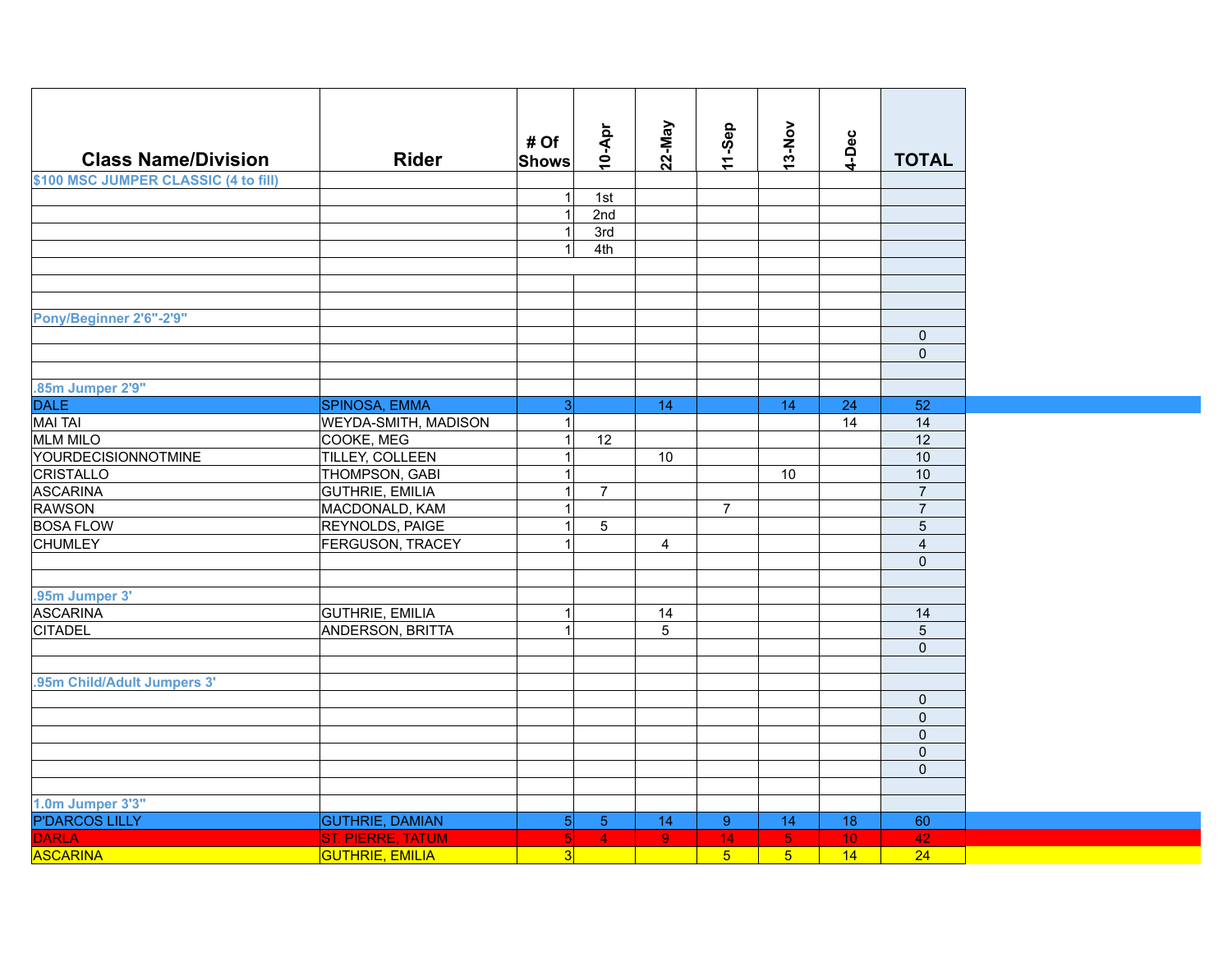| <b>Class Name/Division</b>   | <b>Rider</b>                | # Of<br><b>Shows</b> | ō<br>$\ddot{ }$ | VeN<br>$\mathbf{S}$ | ௨<br>$\omega$ | ە<br>Z<br>5 | ပ<br>ω<br>Q | <b>TOTAL</b> |
|------------------------------|-----------------------------|----------------------|-----------------|---------------------|---------------|-------------|-------------|--------------|
| <b>BEAULIEUS COOL DESIRE</b> | MORGAN, ELI                 |                      |                 |                     |               |             | 22          | 22           |
| <b>IMHS MARSAILLES</b>       | TROMP, DAVID                |                      |                 |                     |               |             | 15          | 15           |
| <b>ISAMSON ROAD</b>          | MURPHY, LINDA               |                      | 14              |                     |               |             |             | 14           |
| <b>BBH FITCH</b>             | SIOPES, ALYSSON             |                      |                 |                     |               |             | 4           |              |
| <b>FIRST AROUND</b>          | HARTFORD, KAITLIN           |                      | 3               |                     |               |             |             | 3            |
| <b>NO WORRY</b>              | SIOPES, ALYSSON             |                      |                 |                     |               |             | ົ           | ົ            |
| <b>MAI TAI</b>               | <b>WEYDA-SMITH, MADISON</b> |                      |                 |                     |               |             | 2           | າ            |
|                              |                             |                      |                 |                     |               |             |             | $\Omega$     |
|                              |                             |                      |                 |                     |               |             |             |              |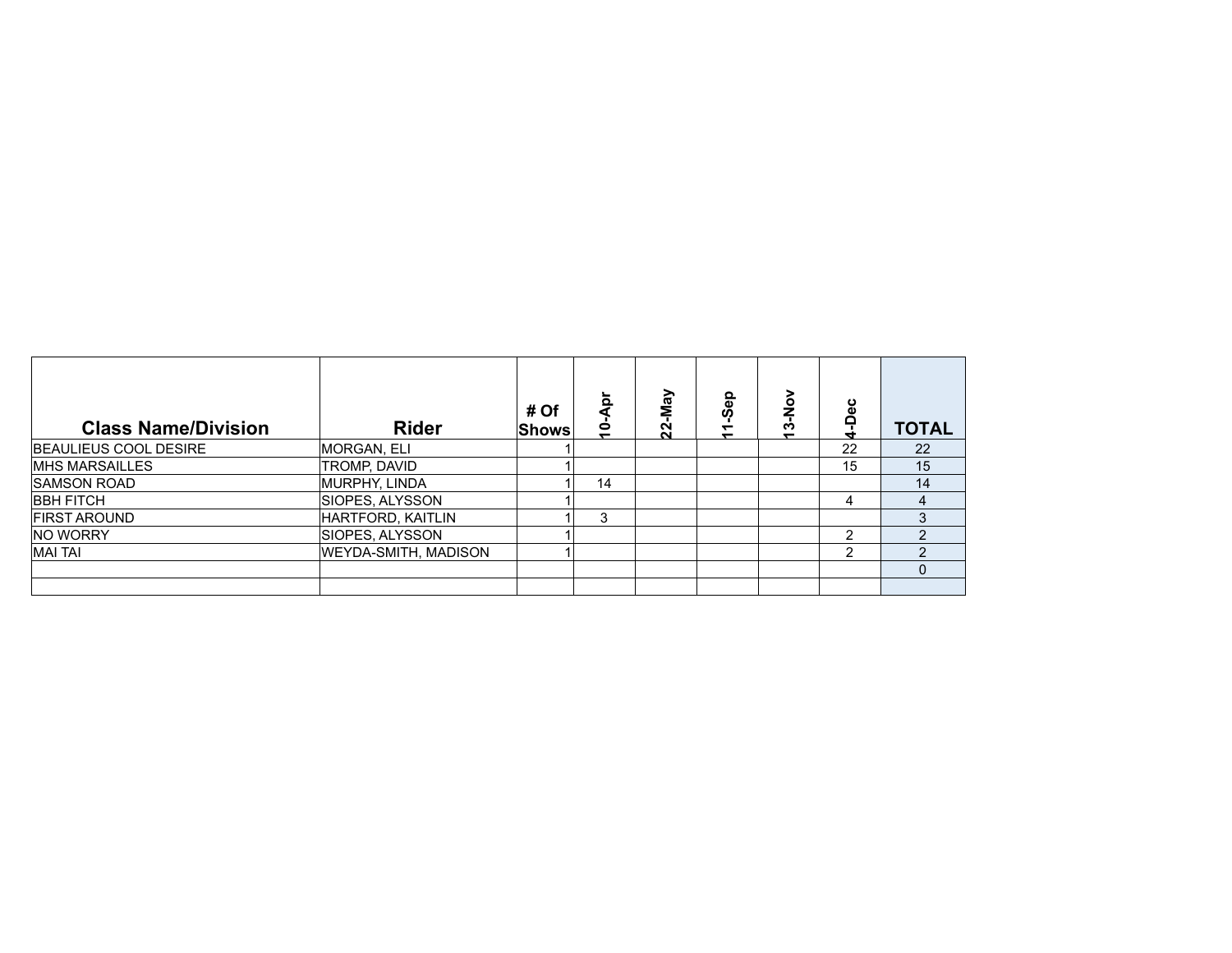| <b>Class Name/Division</b>         | <b>Rider</b>            | # Of<br><b>Shows</b> | 10-Apr         | 22-May         | 11-Sep          | 13-Nov         | 4-Dec                   | <b>TOTAL</b>    |
|------------------------------------|-------------------------|----------------------|----------------|----------------|-----------------|----------------|-------------------------|-----------------|
| 1.0m Low Child/Adult Jumper 3'3"   |                         |                      |                |                |                 |                |                         |                 |
| SAMSON ROAD                        | MURPHY, LINDA           | $\overline{2}$       |                |                |                 | 12             | 22                      | 34              |
| <b>ASCARINA</b>                    | <b>GUTHRIE, EMILIA</b>  | 3 <sup>1</sup>       |                |                | $\overline{7}$  | $\overline{7}$ | 18                      | 32              |
| LAMBERT S                          | PETZ, LINDA             | 1                    |                |                |                 |                | 24                      | 24              |
| SAMSON ROAD                        | MURPHY, AIDAN           | 1 <sup>1</sup>       |                | 12             |                 |                |                         | 12              |
| <b>MIDNIGHT SPARK</b>              | BLASZCZYK, AGGIE        | $\vert$ 1            |                | $\overline{7}$ |                 |                |                         | $\overline{7}$  |
| <b>SAN MIGUEL</b>                  | PIPOVSKI, ANA           | $\overline{2}$       | $\overline{7}$ | 5              |                 |                |                         | $5\phantom{.0}$ |
|                                    |                         |                      |                |                |                 |                |                         | $\mathbf{0}$    |
| 1.10m Jumper 3'6"                  |                         |                      |                |                |                 |                |                         |                 |
| N' DARCOS DIAMOND                  | <b>PIPOVSKI, AVA</b>    | 3                    |                |                | 12 <sup>2</sup> | 5 <sup>1</sup> | 14                      | 31              |
| JUWEED VAN DE RENGE                | <b>TROMP, DAVID</b>     | 1                    |                |                |                 |                | 20                      | 20              |
| <b>AKIMBO</b>                      | <b>TROMP, DAVID</b>     | 1                    |                |                |                 |                | 20                      | 20              |
| L'OUEST SCF                        | <b>MYERS, SHANNON</b>   | 3 <sup>1</sup>       | $\sqrt{5}$     |                | $\mathbf{7}$    | $\overline{7}$ |                         | 19              |
| JUMPER                             | SIOPES, ALYSSON         | 1                    |                |                |                 |                | 15                      | 15              |
| N' DARCOS DIAMOND                  | <b>GUTHRIE, DAMIAN</b>  | $2\overline{)}$      | $\overline{7}$ | $\overline{7}$ |                 |                |                         | 14              |
| <b>FIRST AROUND</b>                | HARTFORD, KAITLIN       | 1                    | 11             |                |                 |                |                         | 11              |
| OZARK HENRY CASTANO                | MCDOWELL, DELANEY       | $\mathbf{1}$         |                |                |                 | 11             |                         | 11              |
| DOCHATILLION D'EGELFIN             | SIOPES, ALYSSON         | 1                    |                |                |                 |                |                         | 8               |
| <b>RIPTIDE</b>                     | <b>GUTHRIE, REBECCA</b> | 1                    |                | 5              |                 |                | 8                       | 5               |
|                                    |                         | 1                    |                |                |                 |                |                         |                 |
| KOFFIE Z                           | <b>BOYD, KOFFIE</b>     |                      |                | $\overline{4}$ |                 |                |                         | $\overline{4}$  |
| <b>QUARTON</b>                     | TROMP, DAVID            | 1                    |                |                |                 |                | $\overline{\mathbf{4}}$ | $\overline{4}$  |
|                                    |                         |                      |                |                |                 |                |                         | $\Omega$        |
| 1.10m High Children's Jumper 3'6"  |                         |                      |                |                |                 |                |                         |                 |
| L'OUEST SCF                        | MYERS, SHANNON          | 1                    |                |                | $\overline{7}$  |                |                         | $\overline{7}$  |
|                                    |                         |                      |                |                |                 |                |                         | $\overline{0}$  |
|                                    |                         |                      |                |                |                 |                |                         |                 |
| 1.10m High Child/Adult Jumper 3'6" |                         |                      |                |                |                 |                |                         |                 |
| <b>CALISTO</b>                     | MURPHY, AIDAN           | 3                    | $\overline{7}$ | $\overline{4}$ | 14              |                |                         | 25              |
| <b>SAN MIGUEL</b>                  | <b>PIPOVSKI, ANA</b>    | $\overline{2}$       | 12             | $\overline{7}$ |                 |                |                         | 19              |
| <b>F KABOM</b>                     | MURPHY, AIDAN           | 1                    |                |                | 10              |                |                         | 10              |
| <b>GONE GIRL</b>                   | ZDRAVKO, GRACE          | 1                    |                | $\overline{7}$ |                 |                |                         | $\overline{7}$  |
| <b>RIPTIDE</b>                     | <b>GUTHRIE, REBECCA</b> | 1                    |                |                |                 | $\overline{7}$ |                         | $\overline{7}$  |
| MIDNIGHT SPARK                     | BLASZCZYK, AGGIE        | 1                    |                | 5              |                 |                |                         | $5\phantom{.0}$ |
|                                    |                         |                      |                |                |                 |                |                         | $\mathbf 0$     |
| 1.15m Open Jumper 3'9"             |                         |                      |                |                |                 |                |                         |                 |
| <b>CALISTO</b>                     | <b>MURPHY, AIDAN</b>    | 3 <sup>l</sup>       | 10             | 5              |                 | $\overline{7}$ |                         | 22              |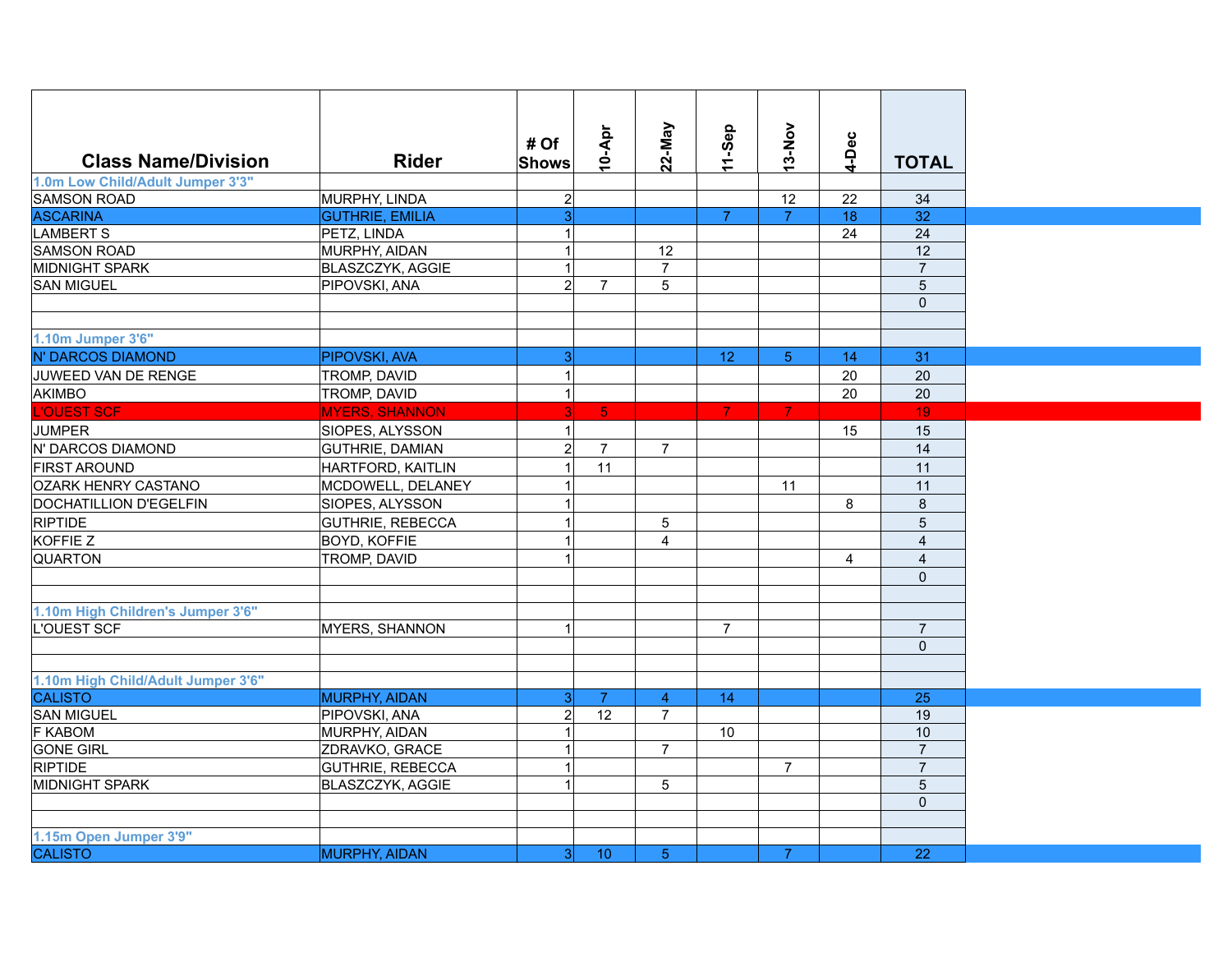| <b>Class Name/Division</b> | <b>Rider</b>             | # Of<br><b>Shows</b> | ۵p<br>$\ddot{ }$ | -May<br>$\mathbf{S}$ | ဓူ<br>Ŏ,<br>ᅮ<br>$\overline{\phantom{0}}$ | ?<br>?<br>က<br>$\overline{\phantom{0}}$ | ပ<br>ق | <b>TOTAL</b> |
|----------------------------|--------------------------|----------------------|------------------|----------------------|-------------------------------------------|-----------------------------------------|--------|--------------|
| <b>GERRY'S JEWELS</b>      | <b>GUTHRIE, DAMIAN</b>   |                      |                  |                      |                                           | 4                                       | 14     | 18           |
| <b>L'OUEST SCF</b>         | <b>MYERS, SHANNON</b>    | $\overline{3}$       |                  | 7                    |                                           | $\overline{2}$                          |        | 16           |
| <b>F KABOM</b>             | <b>MURPHY, AIDAN</b>     | 31                   | 4                | 7                    |                                           | 5                                       |        | 16           |
| IN' DARCOS DIAMOND         | <b>GUTHRIE, DAMIAN</b>   | $\mathbf{2}$         | 7                | 7                    |                                           |                                         |        | 14           |
| <b>RIPTIDE</b>             | <b>GUTHRIE, REBECCA</b>  |                      |                  |                      |                                           |                                         | 14     | 14           |
| <b>JONOIRE</b>             | TROMP, DAVID             |                      |                  |                      |                                           |                                         | 10     | 10           |
| IN' DARCOS DIAMOND         | PIPOVSKI, ANA            | 2                    |                  |                      |                                           | 3                                       | 6      | 9            |
| <b>QUARTON</b>             | TROMP, DAVID             |                      |                  |                      |                                           |                                         | 8      | 8            |
| <b>FIRST AROUND</b>        | <b>HARTFORD, KAITLIN</b> |                      | 4                |                      |                                           |                                         |        | 4            |
| KAPPI                      | MCCARTHY, ERIC           |                      |                  | 4                    |                                           |                                         |        |              |
| <b><i>ISAN MIGUEL</i></b>  | PIPOVSKI, ANA            |                      | 3                |                      |                                           |                                         |        | 3            |
| <b>GONE GIRL</b>           | ZDRAVKO, GRACE           |                      |                  | 3                    |                                           |                                         |        | 3            |
|                            |                          |                      |                  |                      |                                           |                                         |        | $\Omega$     |
|                            |                          |                      |                  |                      |                                           |                                         |        |              |